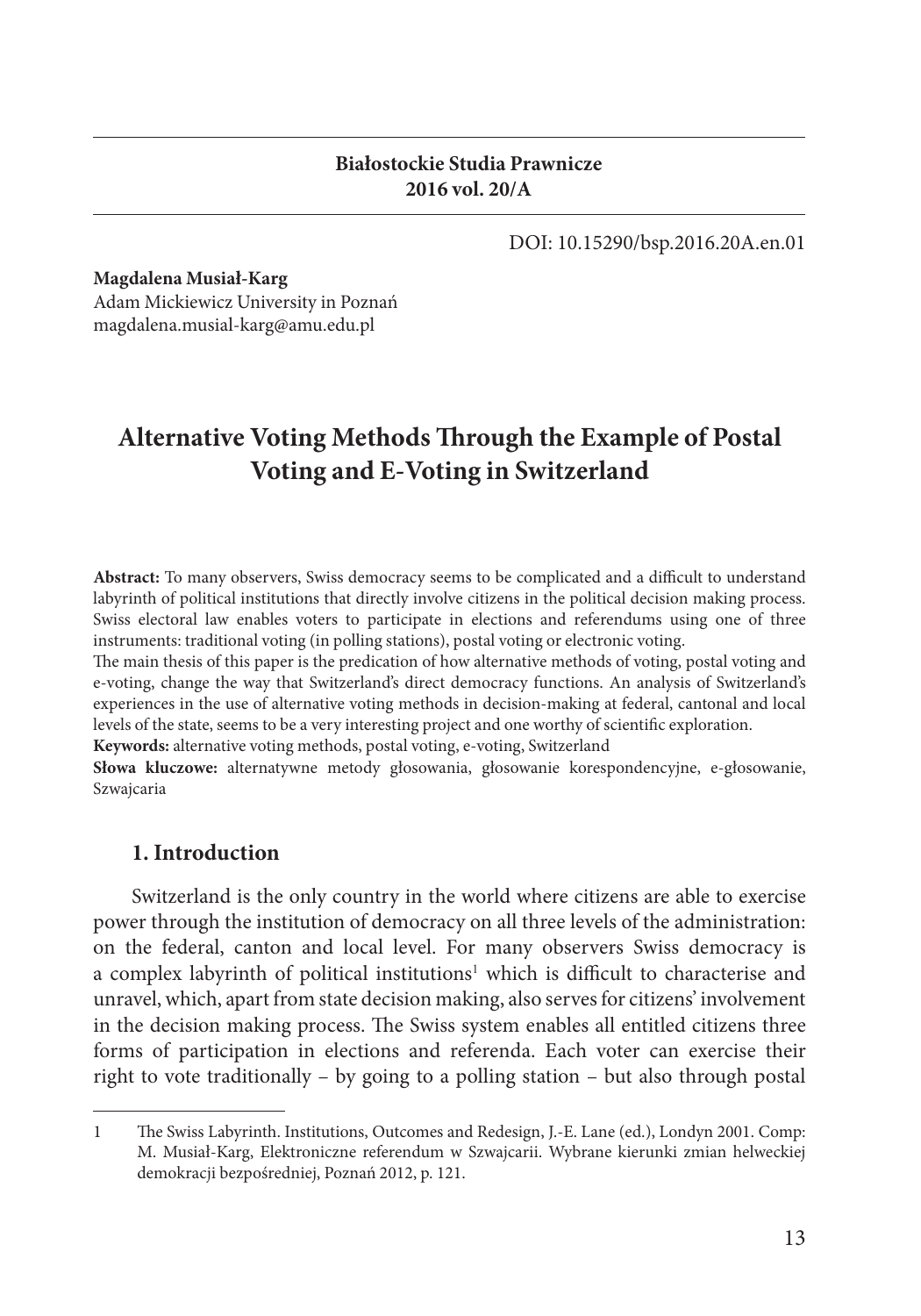voting<sup>2</sup> . Additionally, federal legislation also permits e-voting as a form of taking part in federal elections and referenda<sup>3</sup>. E-voting has so far been implemented in three cantons in Switzerland<sup>4</sup>.

The main thesis of this article is that alternative voting methods - both postal and e-voting – will help transform the functioning of direct democracy. This perhaps results from the number of referenda which are incomparably greater than in other countries (an average Swiss may vote in four referenda a year, jointly answering up to 15 referendum questions<sup>5</sup>). It is worth stressing that it was the postal vote rather than the e-vote that had the greatest impact on the electorate (changing the structure of the votes cast). E-voting seems to be modifying rather than revolutionising changes which result from the ability to cast a vote by traditional mail.

The analysis of the experience of the Swiss Confederation on utilising alternative voting methods in the decision making process on various levels of the state administration seems an interesting and worthwhile academic question.

One of the most important research questions presenting itself in this context is the issue of how (and to what extent) the above methods of voting in Switzerland influence the shape of the Swiss direct democracy? Finding an answer to this question is important as, due to the widely debated issue of the crisis of representative democracy manifesting itself through ever lower elections turnout, more and more countries are considering introducing various additional forms of voting. Analysis of the Swiss experience may, in this context, turn out to offer a useful contribution not only at the discussion stage but also during implementation of these new solutions to augment the existing election procedures.

The subject matter of this article is based on research on democracy, especially on voting procedures. Due to the fact that the Swiss Confederation predominantly uses direct democracy it needs to be noted that studies covering this form of exercising power are conducted not only by political scientists but also those involved in constitutional studies. Specialist literature contains works considering

<sup>2</sup> This procedure is also provided for through election law in a number of EU countries, e.g. in Austria, Belgium, Denmark, Finland, Spain, Ireland, Estonia, Lithuania, the UK or Germany. A postal vote is also deployed in the United States for those voters who are out of the country on the day of the elections. The vote is enabled and coordinated through American embassies and consulates, whose staff would instruct voters on the correct postal voting procedure, registration and posing the polling card. Głosowanie korespondencyjne za granicą, Ambasada Stanów Zjednoczonych Ameryki, http://polish.poland.usembassy.gov/poland-pl/visa\_requirements/ gosowanie-korespon-dencyjne-za-granic.html (accessed on: 31.03.2011); Federal Voting Assistance Program, http://www.fvap.gov/ index.html (accessed on: 31.01.2011 ).

<sup>3</sup> E-voting is also possible in Estonia.

<sup>4</sup> As of January 2015.

<sup>5</sup> This state of affairs is the result of firstly, combining the federal and canton or local level referenda and, secondly, putting more than one issue to the vote. In this way during one day a Swiss voter may vote on five or more issues.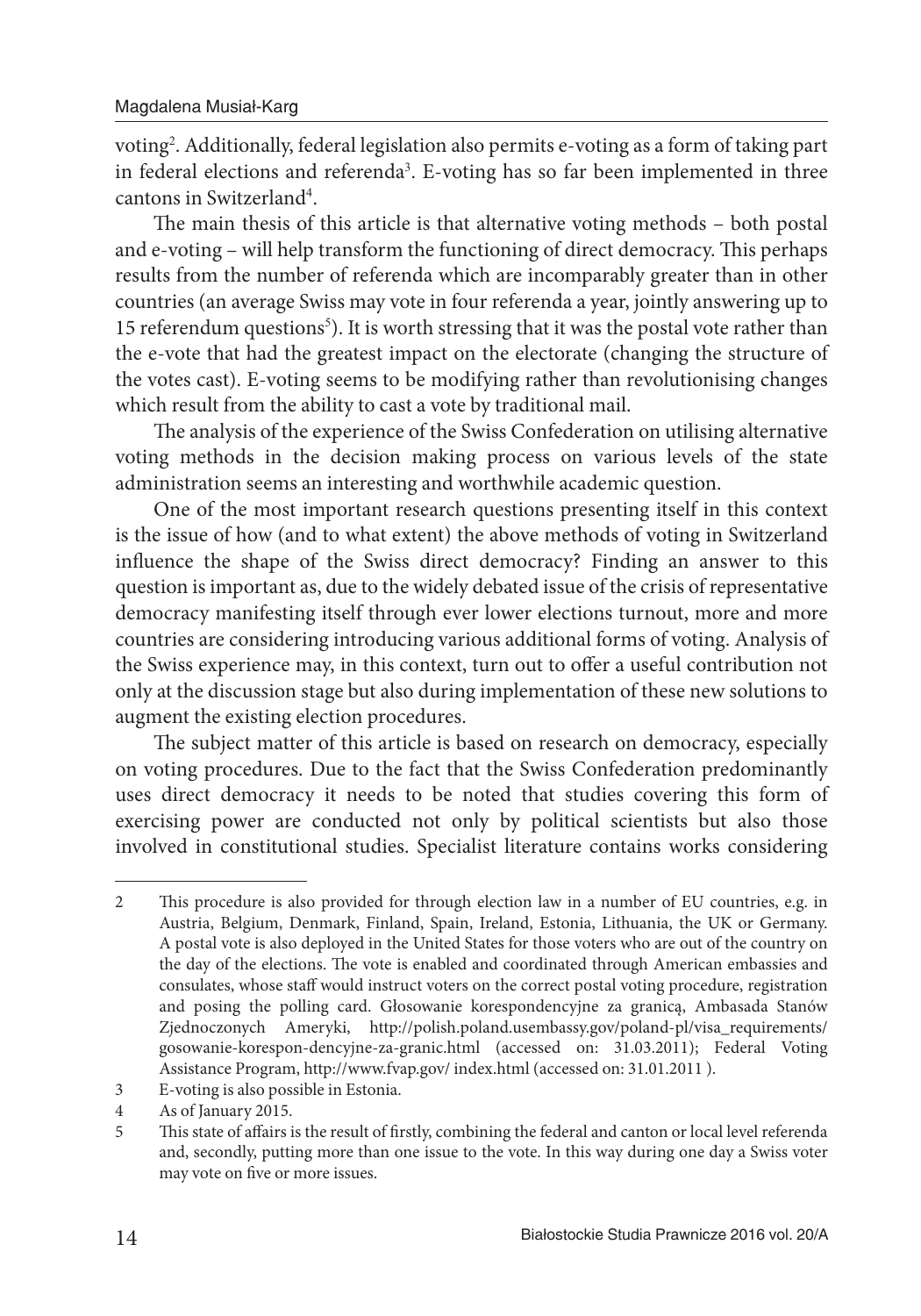purely theoretical questions linked to the direct form of exercising power as well as its practical dimension. Foreign authors,<sup>6</sup> involved in various aspects of the subject, include: Ian Budge, V. Uleri and Michael Gallagher, Benjamin Barber, R. Hague i M. Harrop, Thomas E. Cronin, David Held or T. Gebhart. Polish authors<sup>7</sup> of note include: Maria Marczewska-Rytko, Marcin Rachwał, Magdalena Musiał-Karg, Elżbieta Kużelewska, A. Rytel-Warzocha and Piotr Uziębło. An important aspect of the subject under discussion is the so called Swiss context. Foreign researchers working in this field include: Wolf Linder, Gregory Fossedal, Kris Kobach or Andreas Ladner<sup>8</sup>. Among Polish academics<sup>9</sup> researching the Swiss Confederation are: Z. Czeszejko-Sochacki, Andrzej Porębski, Michał Tomczyk, Agnieszka Nitszke and Ewa Myślak. The achievements of these researchers form the background to the discussion in this article.

## **2. Postal vote**

The introduction of the postal vote in Switzerland was motivated by the need to reduce the time and cost of accessing polling stations and therefore increase citizen's participation in voting.

The potential to increase the election turnout was a significant factor in introducing the postal vote given that, from the end of the Second World War to the

<sup>6</sup> I. Budge, The New Challenge of Direct Democracy, Cambridge 1996; The Referendum Experience in Europe, M. Gallagher, V. Uleri (ed.), Basingstoke-Londyn 1996; B. R. Barber, Strong Democracy Participatory Politics for a New Age, Berkeley–Los Angeles–London 2003; R. Hague, M. Harrop, Comparative government and politics. An introduction, Hampshire 2001; Th . E. Cronin, Direct Democracy. The Politics of Initiative, Referendum, and Recall, Cambridge, Massachusetts, London 1989; D. Held, Models of Democracy, Paperback, Cambridge 1995; T. Gebhart, Direkte Demokratie und Umweltpolitik, Deutscher Universitats-Verlag 2002.

<sup>7</sup> M. Marczewska-Rytko, Idea demokracji bezpośredniej od okresu antycznego do czasów Internetu i globalizacji, (in:) Demokracja bezpośrednia. Wymiar globalny lokalny, M. Marczewska-Rytko, A.K. Piasecki (ed.), Lublin 2010; M. Marczewska-Rytko, Demokracja bezpośrednia w teorii i praktyce politycznej, Lublin 2002; M. Rachwał, Demokracja bezpośrednia w procesie kształtowania społeczeństwa obywatelskiego w Polsce, Warszawa 2010; M. Musiał-Karg, Referenda w państwach europejskich. Teoria, praktyka, perspektywy, Toruń 2008; E. Kużelewska, Referendum w procesie integracji europejskiej, Warszawa 2006; A. Rytel-Warzocha, Referendum ogólnokrajowe w państwach Europy Środkowo-Wschodniej, Warszawa 2011.

<sup>8</sup> G.A. Fossedal, Direct Democracy in Switzerland, New Brunswick–London 2002; K. W. Kobach, The referendum: Direct Democracy in Switzerland, Dartmouth 1993; A. Ladner., Switzerland: Subsidiarity, Power-Sharing, and Direct Democracy, (in:) The Oxford Handbook of Local and Regional Democracy in Europe, J. Loughlin, F. Hendriks, A. Lidström (ed.), Oxford 2011.

<sup>9</sup> Z. Czeszejko-Sochacki Z., System konstytucyjny Szwajcarii, Warszawa 2002; A. Porębski, Wielokulturowość Szwajcarii na rozdrożu, Kraków 2009; M. Tomczyk, Polityka Szwajcarii wobec Unii Europejskiej, Łódź 2013; Nitszke, Zasady ustroju federalnego w państwach niemieckojęzycznych. Studium porównawcze, Kraków 2013.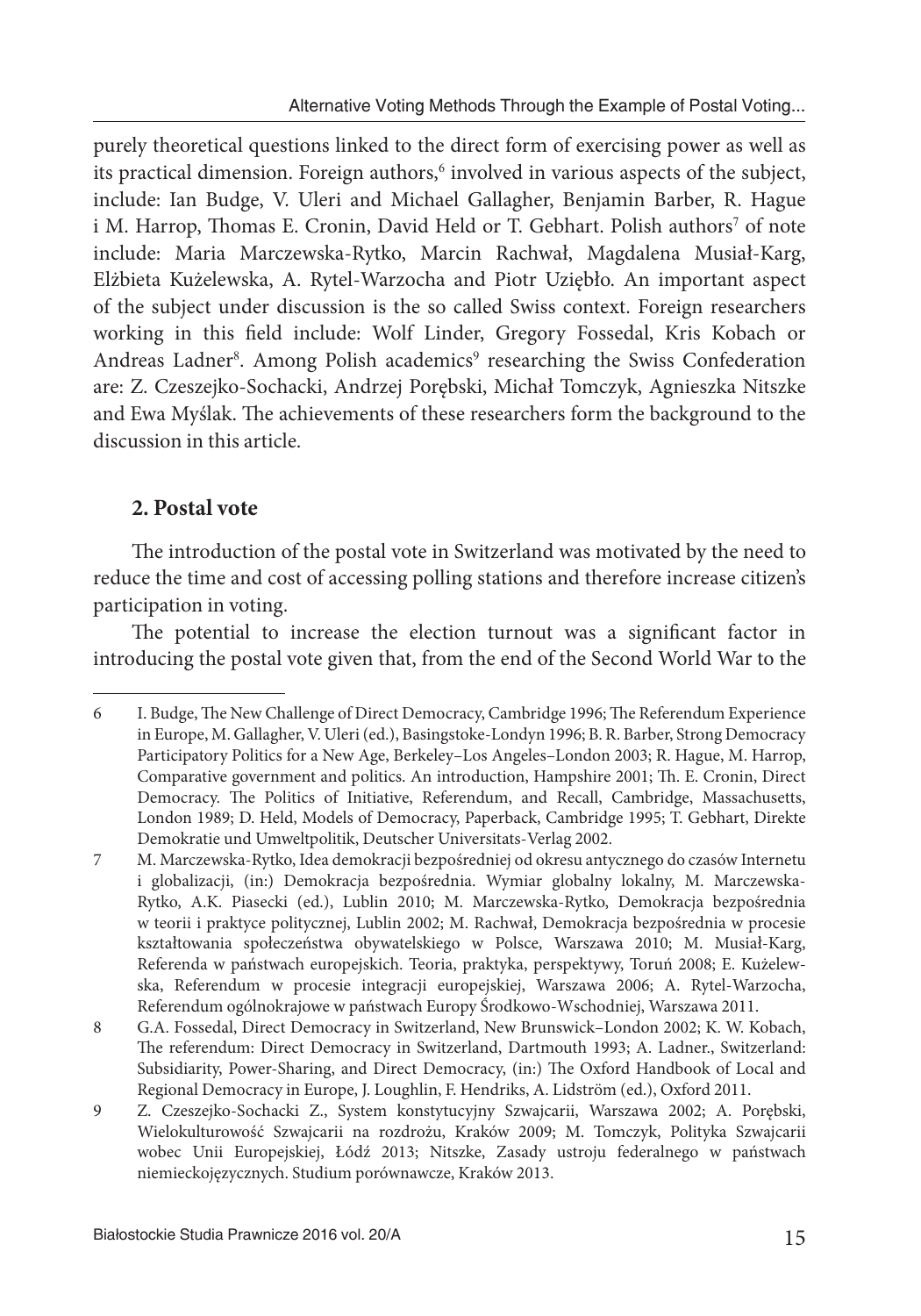1970s each elections have returned an ever diminishing turnout. Given this negative trend, the canton authorities decided to first of all to consider and then to introduce voting by post.

The postal vote was introduced gradually. It was constituted at the federal level in 1965 for the following parts of the electorate: those that were ill, those that on the day of the vote were staying in hospital, those unable to access a polling station due to ill health, for those covered by a military insurance and for those living away from home for the purpose of employment $10$ .

This form of voting was being introduced in the various cantons from the mid '60s onwards. Most of the associated states implemented postal voting in the 1980s and 1990s. The majority of cantons allowed postal vote by application<sup>11</sup>.

| Canton / abbreviation                    | Limited postal vote |                              | Universal postal vote |                              |
|------------------------------------------|---------------------|------------------------------|-----------------------|------------------------------|
|                                          | By<br>application   | Without the need<br>to apply | By application        | Without the<br>need to apply |
| Argovia / AG                             | 01.01.1967          |                              |                       | 01.01.1993                   |
| <b>Appenzell Outer</b><br>$/$ AR         | 01.0.1967           |                              |                       | 24.05.1988                   |
| <b>Appenzell Inner</b><br>$\overline{A}$ |                     |                              |                       | 11.06.1979                   |
| <b>Basle-County / BL</b>                 | 01.05.1962          |                              |                       | 01.07.1978                   |
| Bazylea-City / BS                        | 13.06.1976          |                              |                       | 30.12.1994                   |
| Berne / BE                               | 01.01.1967          | 01.05.1970                   |                       | 01.07.1991                   |
| Friburg / FR                             | 19.09.1966          |                              | 01.09.1976            | 23.05.1995                   |
| Geneva / GE                              | 25.06.1950          |                              |                       | 01.01.1995                   |
| Glaris / GL                              | 01.01.1967          |                              |                       | 01.07.1995                   |
| <b>Grisons/ GR</b>                       | 01.01.1967          |                              |                       | 01.01.1995                   |
| Jura / JU                                | 01.01.1979          |                              |                       | 01.05.1999                   |
| Lucerne / LU                             | 01.01.1967          |                              | 01.12.1978            | 01.10.1994                   |
| Neuchâtel / NE                           | 01.01.1967          |                              | 26.04.1995            | 01.01.2001                   |

Table 1. The introduction of postal vote in Switzerland

<sup>10</sup> Bundesgesetz über die Einführung von Erleichterungen der Stimmabgabe an eidgenössischen Wahlen und Abstimmungen vom 25. Juni 1965, art. 5 ust. 1; por. S. Luechinger, M. Rosinger, A. Stutzer, The Impact of Postal Voting on Participation. Evidence for Switzerland, "Swiss Political Science Review" 2007, No 2, p. 171.

<sup>11</sup> S. Luechinger, M. Rosinger, A. Stutzer, The Impact of Postal..., *ibid.*, pp. 171-172.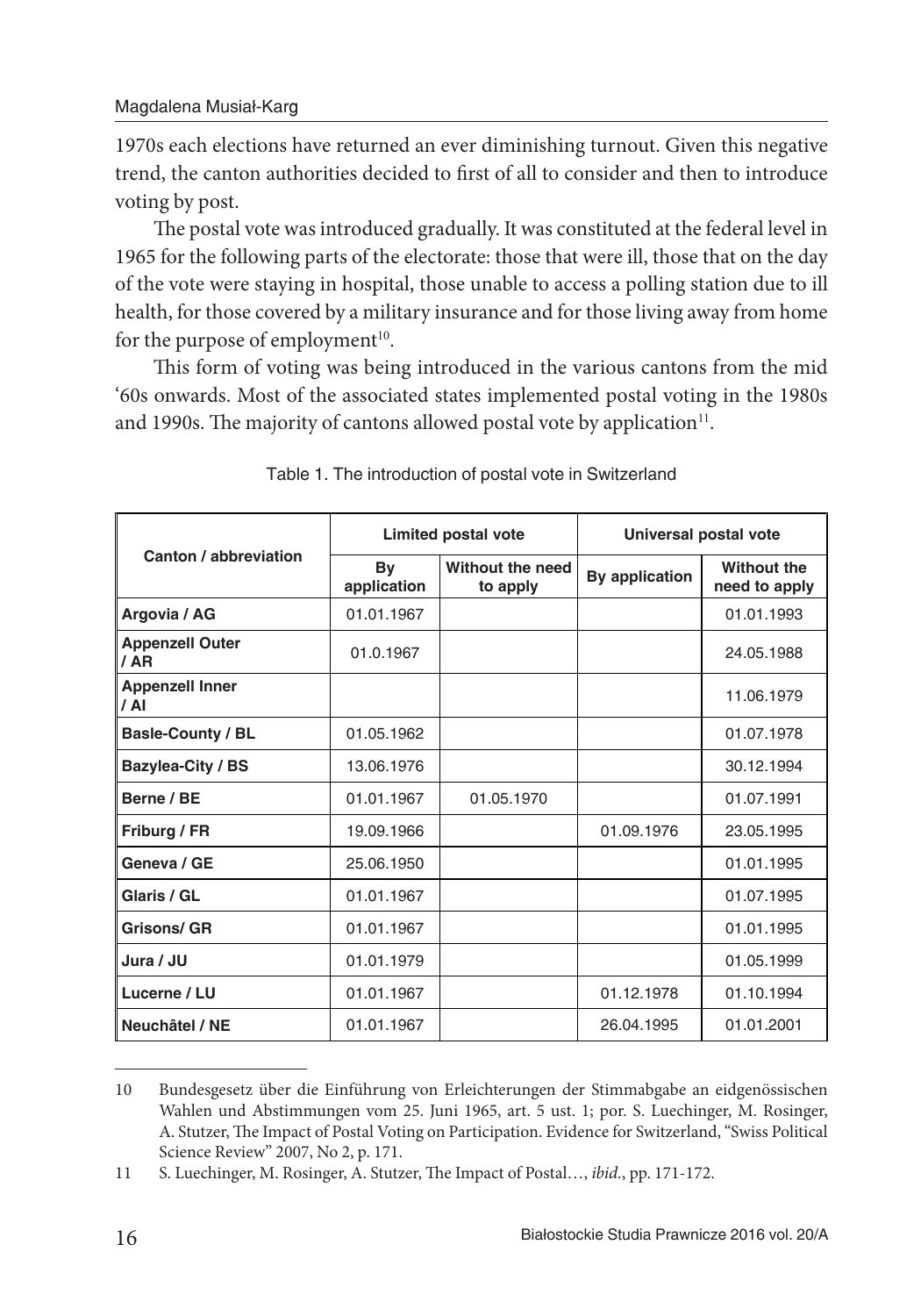| Nidwald / NW       |            |            | 20.12.1979 | 29.06.1994 |
|--------------------|------------|------------|------------|------------|
| Obwald / OW        | 01.04.1974 |            | 01.07.1978 | 01.12.1995 |
| Schaffhausen / SH  | 22.03.1968 |            |            | 01.08.1985 |
| Schwyz / SZ        | 08.10.1971 |            | 01.03.1992 | 01.01.2000 |
| Solothurn / SO     |            |            | 01.01.1981 | 01.01.1985 |
| St. Gallen / SG    | 01.06.1967 |            |            | 01.05.1979 |
| Ticino / Tl        | 01.12.1998 |            |            | 15.04.2005 |
| Thurgovia / TH     | 01.01.1967 | 01.09.1978 |            | 01.08.1985 |
| Uri / UR           | 04.06.1967 |            |            | 01.01.1995 |
| Vuad / VD          | 07.02.1979 |            | 01.01.1990 | 25.03.2002 |
| Valais / VS        | 01.10.1972 |            | 01.10.1996 | 01.01.2005 |
| Zug / $ZG$         | 01.07.1969 |            |            | 01.04.1997 |
| Zürich / ZH        | 17.12.1995 |            | 01.01.1985 | 01.10.1994 |
| <b>SWITZERLAND</b> | 01.01.1967 |            |            | 15.12.1994 |

Alternative Voting Methods Through the Example of Postal Voting...

Source: S. Luechinger, M. Rosinger, A. Stutzer, The Impact of Postal Voting on Participation. Evidence for Switzerland, "Swiss Political Science Review"2007, No 2, p. 173.

The dates when the postal vote was introduced in the various regions of the Confederation are presented in Table 1. At the federal level, a universal postal vote was introduced towards the end of 1994. Until then it was available in the following cantons: Argovia, Appenzell, Basle – district, Berne, Lucerne, Nidwald, Schaffhausen, Solothurn, St. Gallen, Thurgovia and Zürich. It needs to be borne in mind that different parts of Switzerland introduced this system at different times, starting from 1978 (Basle) up to practically just a few weeks before the federal decision (postal vote was introduced in Zürich 1994).

After the universal postal vote was enabled at the federal level some cantons took the decision that those eligible could only vote by post after making an application or after requesting that voting materials are sent to them. In those cantons where the postal vote was universally enabled, the appropriate voting materials were sent out automatically to all eligible to vote.

Nowadays a postal vote at both federal and canton level is universally available to all citizens of Switzerland eligible to vote. Before the vote, all receive an election package including ballot paper(s) which can be ticked and either sent by post or put in the ballot box at the polling station. Cantons have a statutory duty to ensure a simple and easy procedure for the postal vote. They are also obliged to pass legislation which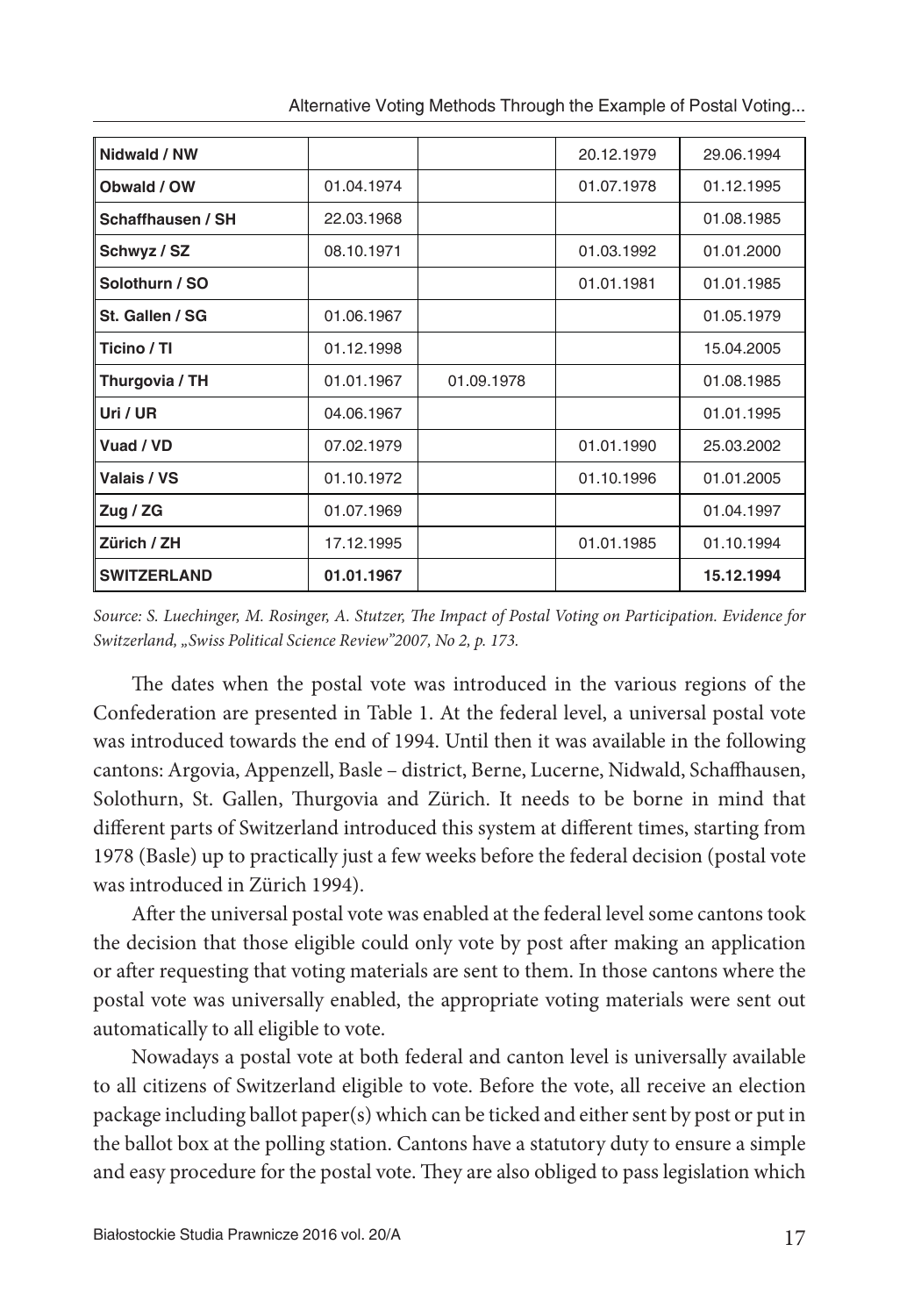guarantees control over eligibility to vote, ensuring the ballots are secret, counting all votes and preventing misuse<sup>12</sup>.

The analysis of the share of the postal vote against other forms of voting (at the polling station or by proxy) have indicated that the share of postal vote has been steadily increasing over the years accompanied by the corresponding steady decrease in the number of voters voting traditionally, at the polling station $13$ .

In summary, it is necessary to highlight the two seemingly most significant facts linked to the use of postal vote as a tool for participation in direct democratic procedures.

Firstly, a significant share of voters engage in new voting methods, which are supplementary to the traditional methods of taking part in elections. This is borne out by data: in the majority of cantons the leading method of casting a vote in elections and referenda is postal vote. It is possible to conclude that in almost all Swiss cantons the majority of voters vote by post. It is said that approximately 80-90% of votes are cast by post. Only in Ticino and Valais does voting at a polling station enjoy a majority<sup>14</sup>. Secondly, research by Swiss academics (S. Luechin, M. Rosinger, A. Stutzer) proves that the introduction of the postal vote in Switzerland has visibly (and statistically significantly) contributed to the increase in the turnout at general elections and referenda. The long term trend for the turnout in Switzerland indicates an average increase of 10%. Given how frequent the referenda are in this small European country and the diversity of questions put to the vote this result seems significant $15$ .

## **3. E-voting**

Switzerland is an example of a European country which pioneered the process aiming at the implementation of a voting system based on the usage of new technologies. Due to the dynamic development of these technologies and the diminishing general elections/referenda turnout, the Swiss government started to consider utilising ITC as part of holding a referendum as early as the 1998. Nowadays Switzerland uses three systems of e-voting:

<sup>12</sup> Bundesgesetz über die politischen Rechte vom 17. Dezember 1976 (Stand am 1. Februar 2010), art. 8 ust. 1, Die Bundesbehörden der Schweizerischen Eidgenossenschaft, http://www.admin.ch/ ch/d/sr/1/161.1.de.pdf (date of access: 8.10.2012 ).

<sup>13</sup> VoxIt: The Standardized Post-Vote Surveys. Neuchâtel: SIDOS, za: S. Luechinger, M. Rosinger, A. Stutzer, The Impact of Postal..., ibid, p. 175.

<sup>14</sup> M. Musiał-Karg, Elektroniczne referendum w Szwajcarii..., ibid, p. 171.

<sup>15</sup> S. Luechinger, M. Rosinger, A. Stutzer, The Impact of Postal..., *ibid.*, p. 191.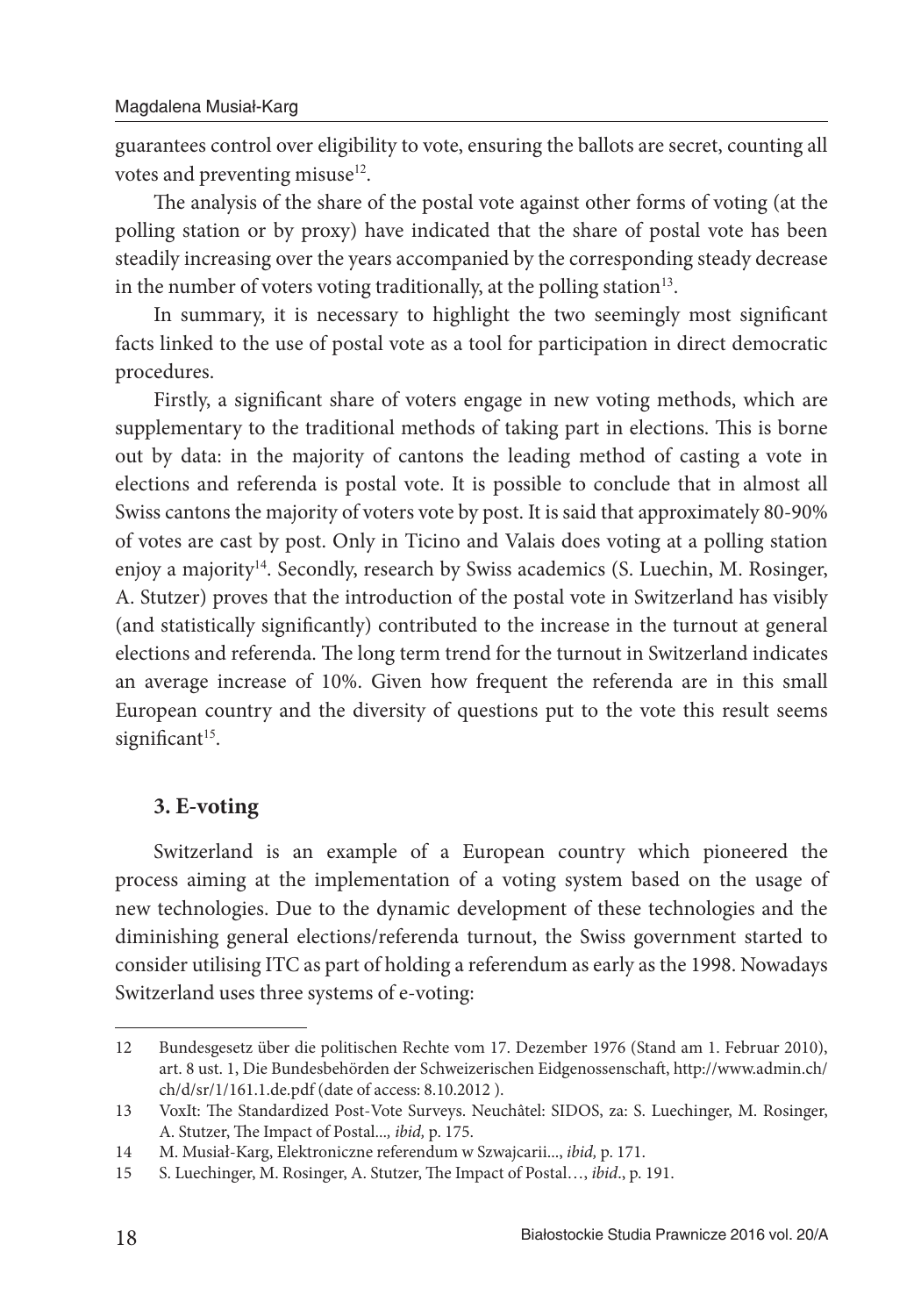Geneva E-voting System, Zürich E-voting System and Neuchâtel E-voting System. All three are based on using e-voting as part of the decision making process at the local, canton and federal levels.

Currently the majority of Swiss voters cast their votes in referenda and elections by post. This form of distance voting is already a standard practice in Switzerland and, according to experts, has helped Swiss voters accept the next new participation method – the electronic vote<sup>16</sup>.

The systems of electronic voting used in the Confederation are examples of remote voting by internet. Elections and referenda where it is possible to vote through the means deployed there should be called e-elections or e-referenda as system being developed in Switzerland are based on utilising the Internet in voting procedures.

All three projects to a differing degree consider utilising modern technologies enabling voting in elections and referenda through the internet. Currently most cantons use the Zürich system, followed by the Geneva system. The Neuchâtel E-voting System is only used in its own canton. It is worth bearing in mind that referendum and election procedures differ in each federal state. In order to meet the varying needs of Swiss cantons it was decided that three different systems of e-voting should be developed and introduced. Systems used in Geneva and Zürich cantons are only used for voting. In contrast, the system used in Neuchâtel canton offers a broad spectrum of administrative services and voting by internet is just one aspect of how the system can be used.

The primary aim of introducing e-voting was providing the electorate with an additional voting platform and enabling the future use of an electronic signature when submitting applications related to a people's initiative, a referendum or registering candidates before general elections.

In a January 2002 report on the possibility of e-voting and associated risks and opportunities the Federal Council highlighted the reasons for introducing e-voting in Switzerland: adjusting voting procedures to the changes in Helvetian society, adding an innovative form of participating in referenda and elections that is attractive to voters, making it easier to take part in general elections, a potential for increasing turnout, better protection for the principle of equality of a democratic vote (the one person one vote principle) in light of breaches apparent with traditional forms of participation in elections and referenda<sup>17</sup>.

<sup>16</sup> D. Braendli, The scope of e-voting in Switzerland, E-Voting and Electronic Democracy: Present and the Future – An International Conference, Seoul, South Korea, March 17-18 2005, p. 2.

<sup>17</sup> Bericht über den Vote électronique Chancen. Risiken und Machbarkeit elektronischer Ausübung politischer Rechte vom 9. Januar 2002, Bundesblatt nr. 4, 29. Januar 2002, s. 645-700 (BBl 2002 645), Bundesblatt, Die Bundesbehörden der Schweizerischen Eidgenossenschaft, www.admin.ch/ ch/d/ff /2002/645.pdf (dare of access: 15.06.2014).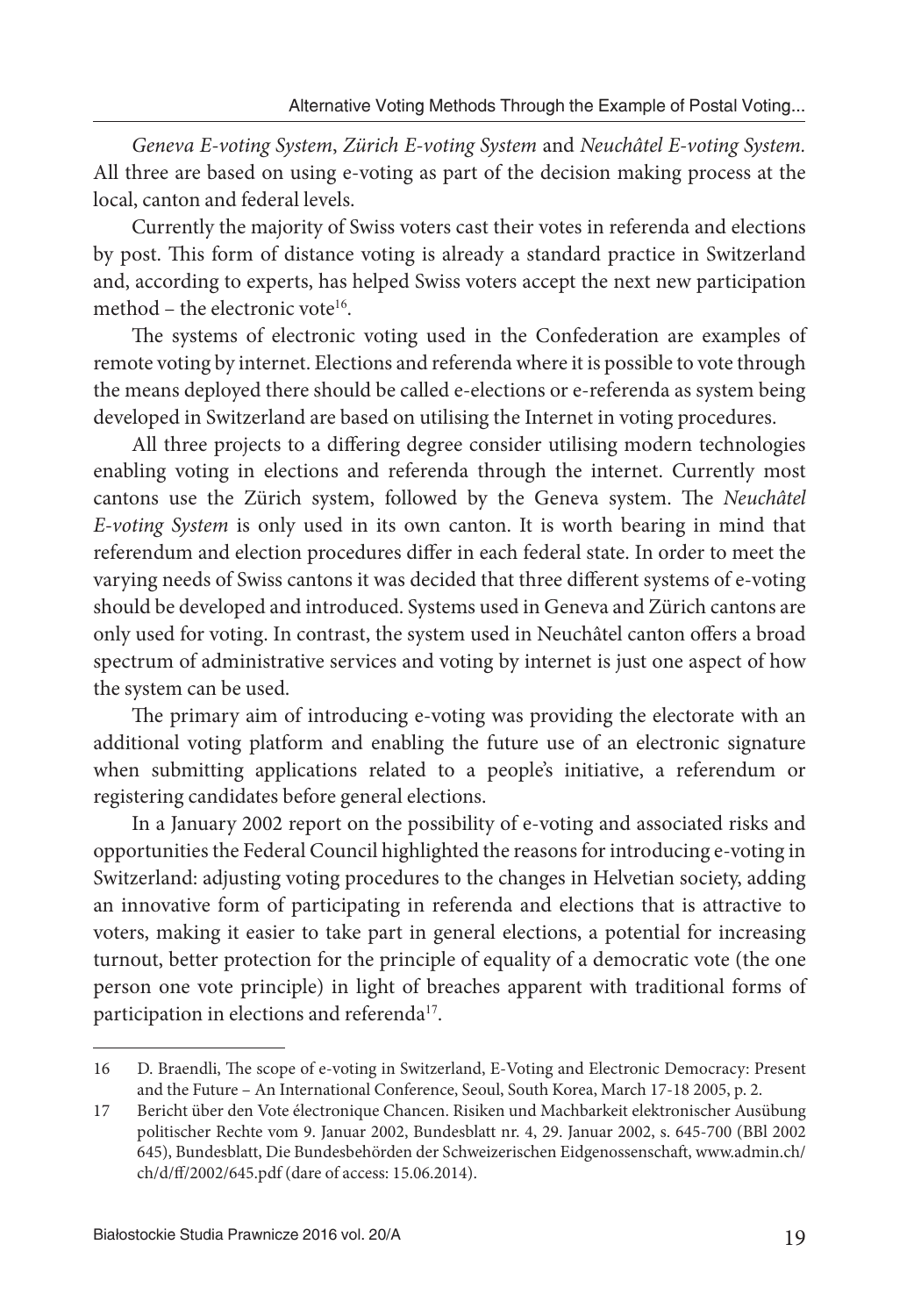It is worth highlighting that the federal structure of the state, the complexity of the electoral system in Switzerland and the institutions of direct democracy developed like nowhere else in the world make the use of e-voting tools particularly attractive to those voters<sup>18</sup>.

The systems of e-voting operating in Switzerland differ in structure but the most important steps (stages) of casting votes using these systems look very similar. Having a polling card containing data for use in e-voting, the voter, after entering their user ID or the number of the polling card, choses their answer to a referendum question, then enters a PIN code from the polling card and a password concealed on a scratchcard and submits the vote. At the end of the procedure they receive a confirmation that the vote has been cast.

It is important to add that, despite the initial intention of introducing different electronic voting channels in elections and referenda, the only currently enabled method of participation is through the internet. Voting through a mobile (offered as part of the Zürich E-voting System) was abandoned after very small uptake of this form of participation.



Map 1. The extent of the use of e-voting systems in Swiss cantons

Source: E-voting. Joint Federal-Canton project, information booklet on e-voting, Bundeskanzlei, Berno 2012, p. 6.

The two systems developed and introduced by the French speaking cantons are operating on the basis of centralisation – with the confederate states playing the leading role; they also have the ownership of the project. In Zürich the operating system stresses the role of the local authorities, who organise the vote at the local

<sup>18</sup> A. Ladner, G. Felder, L. Schädel, From e-voting to smart-voting – e-Tools in and for elections and direct demo- cracy in Switzerland, "Working Paper de I'IDHEAP" no. 4/2008, p. 2.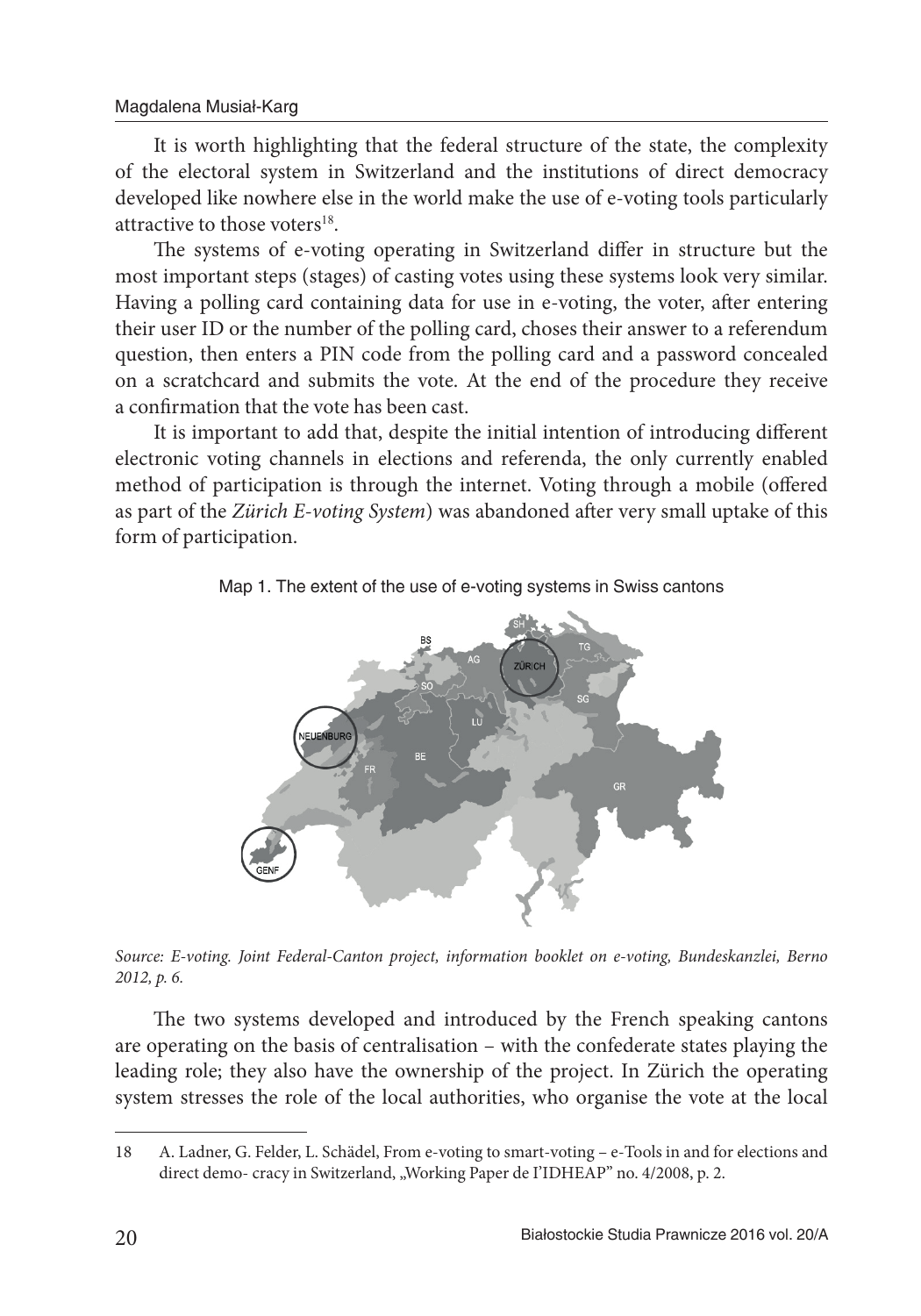level and then pass the results to the canton. The extent of the use of e-voting in Swiss cantons is shown on Map 1.

The system of electronic voting has been implemented in thirteen member states of the Swiss Confederation. The following cantons (apart from Geneva, Zürich and Neuchâtel) are participating in the joint federal/ canton project: Argovia, the city of Basle, Berne, Friburg, Grisons, Lucerne, Schaffhausen, Solothurn, St. Gallen and Thurgovia. The majority of cantons have decided to implement the Zürich solutions. Zürich E-voting System is used in Argovia, Friburg, Grisons, St. Gallen, Solurthurn, Schaffhausen and Thurgovia. In turn, the Geneva project has been adopted in the city of Basel, Bern and Lucerne. With the exception of Neuchâtel, none of the confederate states are using the Neuchâtel E-voting System. This is undoubtedly due to the fact that the adoption of this system would require the use of the entire Guichet unique platform, which would be a multi-dimensional project.

The issues discussed in this article raise several important questions. First of all, Switzerland is a leader in terms of the volume of referenda conducted there with the possibility of casting an e-vote. Secondly, the number of cantons interested in implementing e-voting has been systematically growing – the current number of cantons taking part in the project stands at thirteen confederate states. Thirdly, the Swiss experience so far indicates that e-voting does not significantly alter the turnout in referenda. On-line voting is chosen mainly by voters who regularly participate in referenda and elections<sup>19</sup>. Fourthly, the opportunity to vote through the internet is taken up by a large group of voters who had previously been voting by post<sup>20</sup>.

## **4. Conclusions**

The solutions adopted in the Swiss Confederation concerning the participation of eligible voters in general referenda and elections form an interesting case study against the backdrop of other European countries (with the exception of Estonia<sup>21</sup>).

As previously mentioned, from the point of adopting the postal vote on the federal level, in 1994 this form of participation in elections and referenda had become an important part of the Helvetian electoral system. The Swiss have appreciated this form of participation mainly due to the ease of opportunity to vote at a convenient (designated) time and place. The positive attitude of the Swiss towards postal voting is still evident today; something that is borne out in the structure of votes cast in referenda or elections, with the majority of these being postal votes.

<sup>19</sup> Th. Christin, A. Trechsel, Who votes via the Internet? A scientific approach to polling in Carouge and Meyrin. Analysis of questionnaires on voting via the Internet in the communes of Carouge and Meyrin (Geneva), Geneva State Chancellery, September 2004, p. 17.

<sup>20</sup> Ibidi.

<sup>21</sup> Estonian voters can also vote electronically.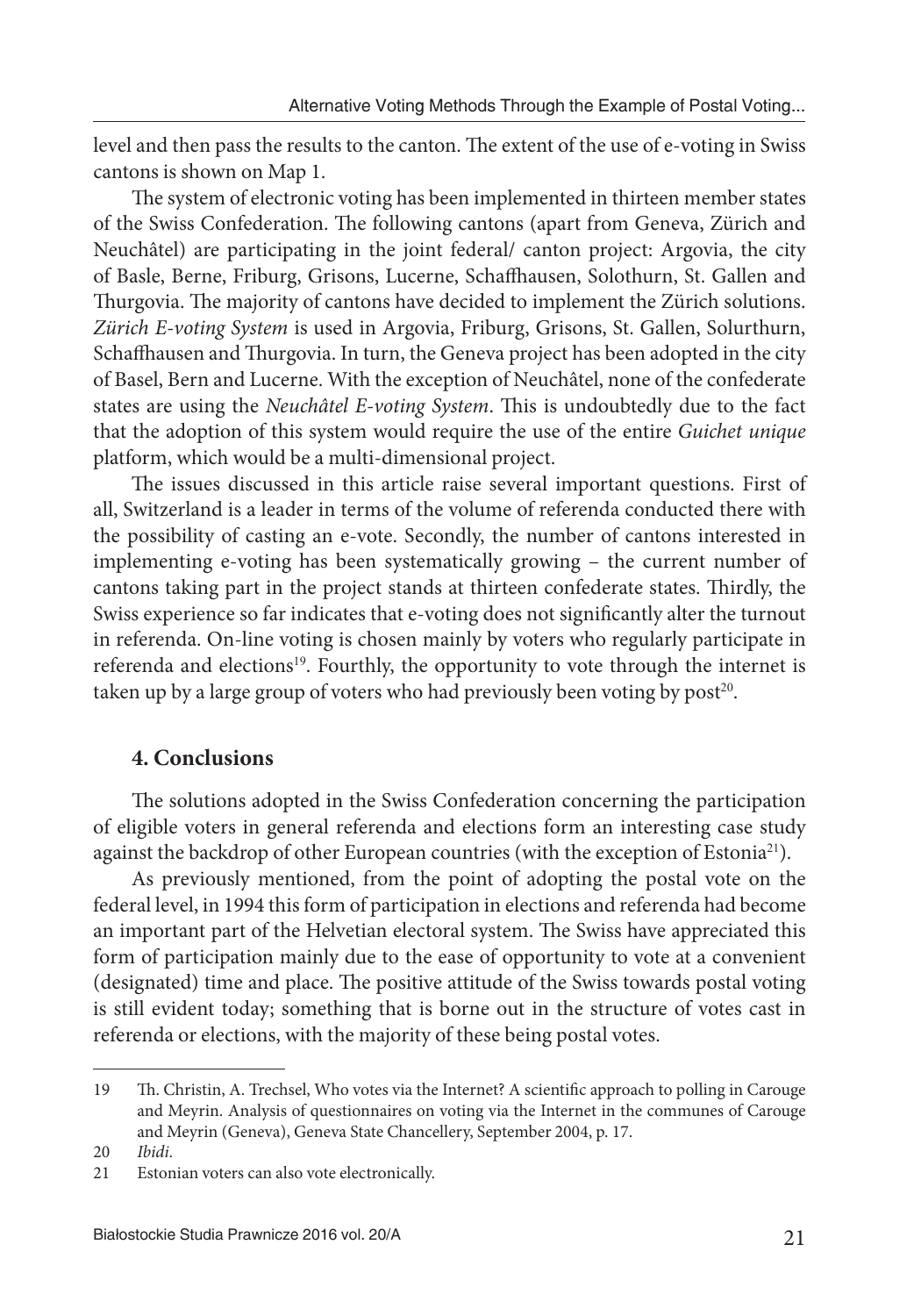Despite the fact that postal vote is the most frequently chosen method of partaking in elections, e-voting, and more specifically voting by internet, enjoys a growing popularity, especially among the Swiss abroad. Without a doubt this form of participation of the electorate has become a vital determinant of the functioning of today's direct democracy in Switzerland. The introduction of e-voting (as previously the postal vote) has made it easier for voters to participate, bringing direct democratic procedures ever closer to the citizens.

In summary, it is worth highlighting that the Swiss experience with utilising alternative forms of voting may be a valuable indicator both during consideration and during adoption of alternative voting methods in other countries. It would seem that the Swiss practice in terms of e-voting and the postal vote may be a very useful platform to determine the direction of development of the procedures for participation in general elections/referenda in Europe and worldwide.

#### BIBLIOGRAPHY

- Barber B. R., Strong Democracy Participatory Politics for a New Age, Berkeley–Los Angeles–London 2003
- Bericht über den Vote électronique Chancen. Risiken und Machbarkeit elektronischer Ausübung politischer Rechte vom 9. Januar 2002, Bundesblatt nr. 4, 29. Januar 2002, (BBl 2002 645), Bundesblatt, Die Bundesbehörden der Schweizerischen Eidgenossenschaft, http://www.admin.ch/ch/d/ sr/1/161.1.de.pdf, 8.10.2012
- Bundesgesetz über die Einführung von Erleichterungen der Stimmabgabe an eidgenössischen Wahlen und Abstimmungen vom 25. Juni 1965
- Bundesgesetz über die politischen Rechte vom 17. Dezember 1976 (Stand am 1. Februar 2010)
- Christin Th., Trechsel A, Who votes via the Internet? A scientific approach to polling in Carouge and Meyrin. Analysis of questionnaires on voting via the Internet in the communes of Carouge and Meyrin (Geneva), Geneva State Chancellery, September 2004
- Cronin Th. E., Direct Democracy. The Politics of Initiative, Referendum, and Recall, Cambridge, Massachusetts, London 1989
- Czeszejko-Sochacki Z. Z., System konstytucyjny Szwajcarii, Warszawa 2002
- Demokracja bezpośrednia. Wymiar globalny lokalny, M. Marczewska-Rytko, A.K. Piasecki (eds.), Lublin 2010
- Fossedal G.A., Direct Democracy in Switzerland, New Brunswick–London 2002
- Głosowanie korespondencyjne za granicą, Ambasada Stanów Zjednoczonych Ameryki, http://polish. poland.usembassy.gov/poland-pl/visa\_requirements/gosowanie-korespondencyjne-za-granic. html, 31.03.2011
- Braendli D., The scope of e-voting in Switzerland, E-Voting and Electronic Democracy: Present and the Future – An International Conference, Seoul, South Korea, March 17-18 2005
- Budge I., The New Challenge of Direct Democracy, Cambridge 1996